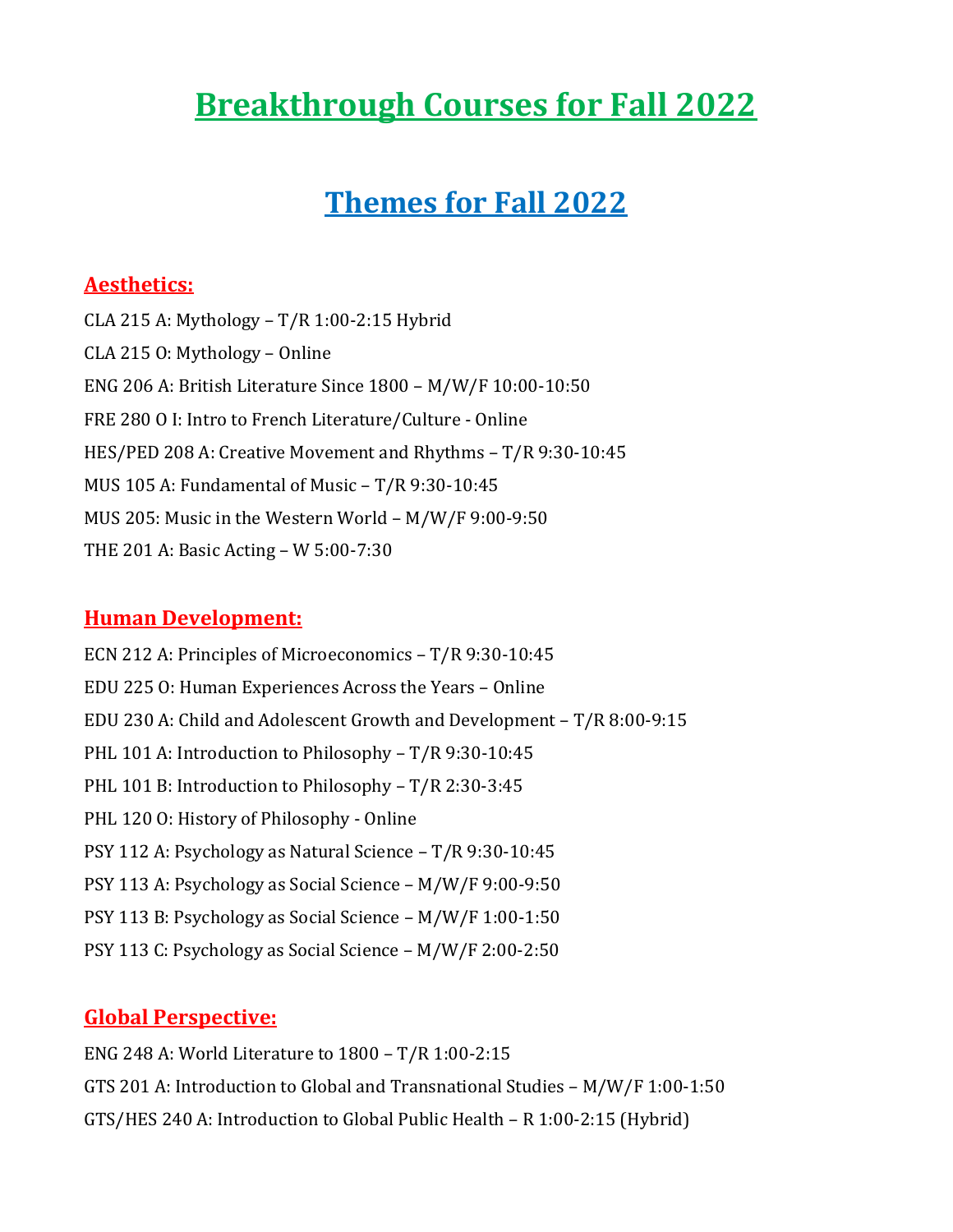HIS 109 A: World History I – M/W/F 9:00-9:50 HIS 109 B: World History I – M/W/F 10:00-10:50 HUM 278 A: Latin American Civilization – M/W/F 2:00-2:50 PHL/REL 102 A: World Religions – M/W/F 2:00-2:50 SEC 201 A: Introduction to Security Studies – T/R 1:00-2:15 SPA 203 A: Intermediate Spanish I – M/W/F 1:00-1:50

#### **Values and Diversity:**

ENG 238 A: American Literature to the Civil War – M/W/F 1:00-1:50 HIS 103 A: American History to 1877 – M/W 3:00-4:15 HIS 103 B: American History to 1877 – T/R 9:30-10:45 HIS 104 O: American History Since 1877 - Online PHL 212 A: Introduction to Ethics – M/W/F 8:00-8:50 PHL 212 B: Introduction to Ethics – M/W/F 9:00-9:50 REL 101 A: Introduction to the Bible – M/W/F 9:00-9:50

#### **Institutions & Society:**

ACC 215 A: Principles of Financial Accounting – T/R 9:30-10:45 ACC 215 B: Principles of Financial Accounting – T/R 1:00-2:15 BUS 131 A: Introduction to Business – M/W/F 9:00-9:50 BUS 220 A: Fundamentals of Management – M/W/F 9:00-9:50 CLA 228 A: Roman Civilization – M/W/F 2:00-2:50 ECN 211 A: Principles of Macroeconomics – T/R 2:30-3:45 LST 201 O: Leadership Theories and Practice – Online (begins at midterm) MSM 200 A: Introduction to Museum Studies – M/W/F 1:00-1:50 POL 112 A: Introduction to Political Science – M/W/F 3:00-3:50 POL 211 A: American Government and Politics – T/R 9:30-10:45 SOC 111 A: Introduction to Sociology – M/W/F 9:00-9:50

#### **Natural Science Inquiry:**

BIO 114 A: Biological Processes – M/W/F 8:00-8:50 BIO 114 B: Biological Processes – M/W/F 9:00-9:50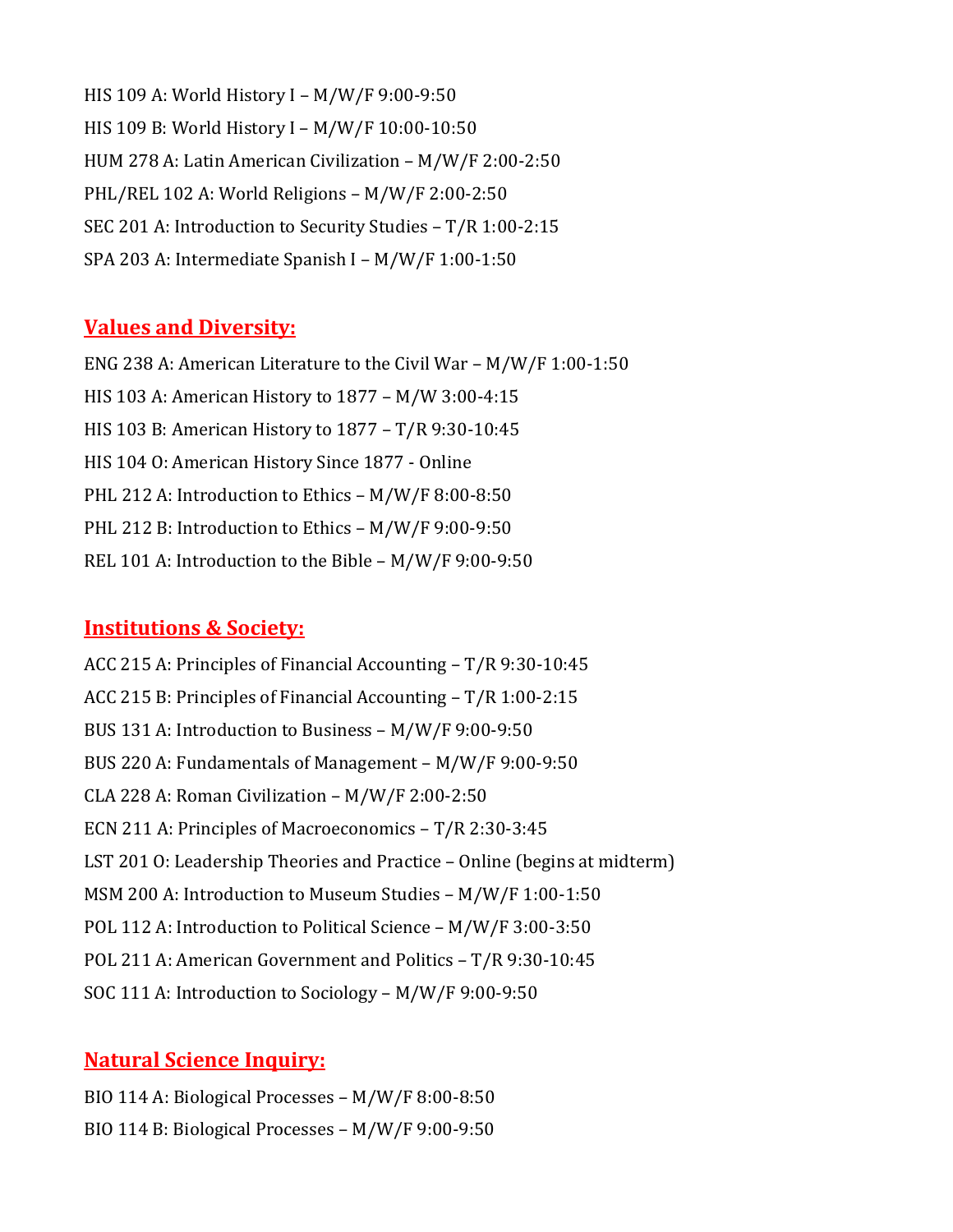- BIO 114 C: Biological Processes T/R 9:30-10:45
- BIO 115 A: Biological Processes/Lab M 2:00-5:00
- BIO 115 B: Biological Processes/Lab T 2:30-5:30
- BIO 115 C: Biological Processes/Lab R 2:30-5:30
- CHM 105 A: Introduction to Chemistry T/R 9:30-10:45
- CHM 105 B: Introduction to Chemistry M/W/F 9:00-9:50
- CHM 106 A: Introduction to Chemistry/Lab R 2:30-5:30
- CHM 114 A: General Chemistry I M/W/F 9:00-9:50
- CHM 114 B: General Chemistry I T/R 9:30-10:45
- CHM 114 C: General Chemistry I M/W/F 1:00-1:50
- CHM 115 A: General Chemistry I/Lab M 2:00-5:00
- CHM 115 B: General Chemistry I/Lab T 2:30-5:30
- CHM 115 C: General Chemistry I/Lab W 2:00-5:00
- ENV 105 A: Intro to Environmental Science M/W/F 1:00-1:50 (Lecture); T 2:30-5:30 (Lab)
- NSC 112 A: Birds, Bugs and Behavior M/W/F 10:00-10:50 (Lecture), W 2:00-5:00 (Lab)
- NSC 210 A: Anatomy & Physiology I M/W/F 1:00-1:50 (Lecture); T 2:30-5:30 (Lab)
- PHY 201 A: Physics I M/W/F 10:00-10:50 (Lecture), M 5:30-8:30 (Lab)
- PHY 202 A: Algebra-Based Physics I T/R 6:00-7:15 (Lecture), M 5:30-8:30 (Lab)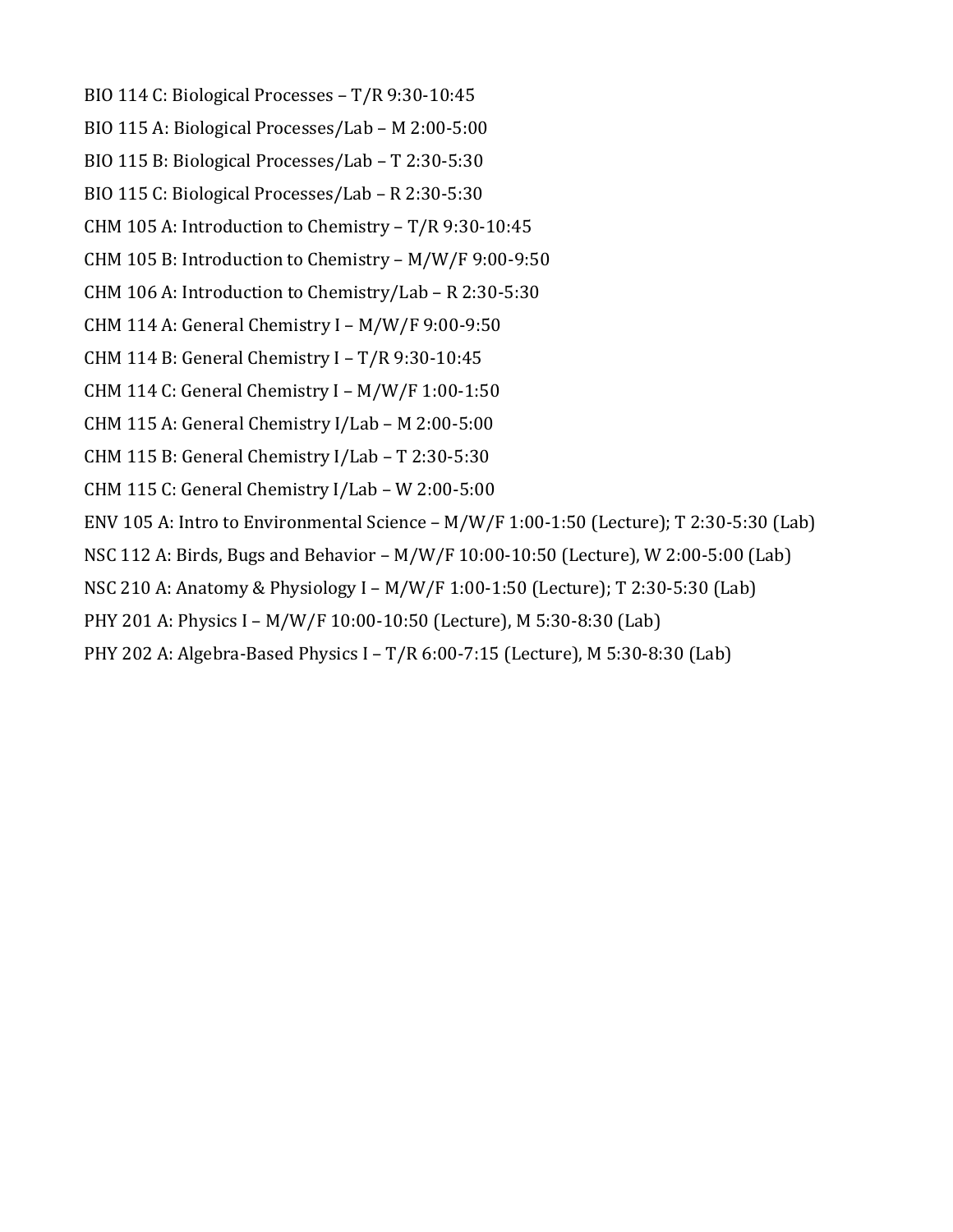# **Explorations for Fall 2022**

### **Power of Creativity:**

ENG 330 A/GTS 300 B: Literary Remixes: Contemp Take on Classic British Fict – M/W/F 9:00-9:50 ENG/THE 378 A: Playwriting – T/R 2:30-3:45 ENG/JMP 380 A: Digital Humanities – M/W 3:00-4:15 GEO 302 A: Geoscience: Perspectives & Creative Design – T/R 9:30-10:45, W 2:00-5:00

#### **Human Experience:**

HES 309 A: History & Philosophy of Physical Ed – Hybrid M/W 8:00-8:50 PSY/WGS 301 O: Human Sexual Behavior - Online REL 305 O: Perceptions of Death – Online M/W 3:00-4:15 (meets virtually)

#### **Transnational Issues:**

HIS 300 A: Vikings – M/W/F 1:00-1:50 PHL/REL 333 A: Asian Philosophy and Religion – M/W/F 1:00-1:50 POL/GTS 325 A: Middle East & N. African Politics – M/W/F 2:00-2:50

#### **Creating Inclusiveness:**

EDU 385 A: Diversity in Education – T/R 8:00-9:15 EDU 385 O: Diversity in Education - Online ENG 345 A: Native American Literatures – T/R 1:00-2:15 HES 350 A: Theories of Adapted P.E. – M/W 3:30-4:45

#### **Structures in Society:**

BUS/PSY 305 A: Industrial-Organizational Psychology – T/R 1:00-2:15 POL 311 A: Political Party/Vote/Campaign Strat – T/R 2:30-3:45 REL 307 O: Social Justice in Modern Christian Thought – Online M/W 4:30-5:45 (meets virtually)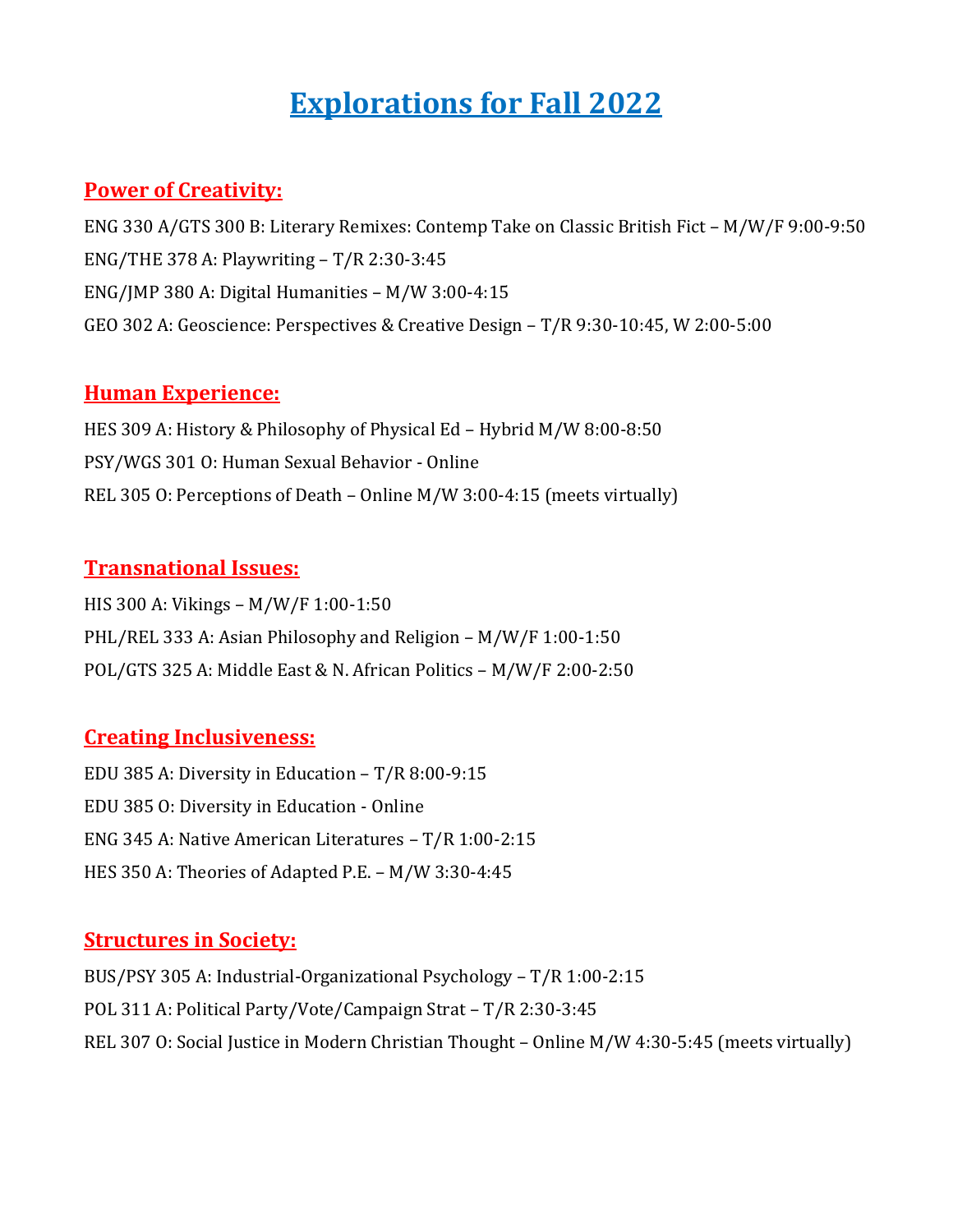### **Stem and Society:**

CBR 415 A: Information Security Policy – T/R 9:30-10:45 PHL/REL 342 A: Religion and Science – T/R 1:00-2:15 PSY 330 A: Addictive Disorders – T/R 9:30-10:45

# **Fall 2022 Lifetime Leadership Skills**

Westminster encourages lifetime learning, which is enabled by the development of specific intellectual skills. Breakthrough general education requirements places particular emphasis on skills that are needed for success in the 21st century. To this end, Westminster students will take courses that allow them to sharpen their skills in written and oral communication, information and digital literacy, and research inquiry and analysis.

| <b>Skill</b>                                                                                                                | Course | <b>Semester</b> | <b>Hours</b> |
|-----------------------------------------------------------------------------------------------------------------------------|--------|-----------------|--------------|
| Writing Intensive: two courses (at least<br>one must be an upper-level course); three<br>courses if transferring in ENG 103 |        |                 |              |
|                                                                                                                             |        |                 |              |
|                                                                                                                             |        |                 |              |
| Oral Communication: one course                                                                                              |        |                 |              |
| <b>Information and Digital Literacy:</b>                                                                                    |        |                 |              |
| one course                                                                                                                  |        |                 |              |
| <b>Research: Inquiry and Analysis one</b><br>course                                                                         |        |                 |              |
|                                                                                                                             |        |                 |              |

**Communication**: Communication includes the ability to write, speak, read, and listen effectively. Development of these skills is essential for preparing students to be confident communicators with the capacity to convey, engage, apply, and reflect on knowledge accessed within their chosen fields.

**Writing Intensive**: Westminster students must earn credit in two Writing Intensive courses, one of which must be upper level, to fulfill this portion of the Lifetime Leadership Skills. Students transferring credit in composition must take three WI courses and at least one of the courses must be upper-level. Some professors may offer a course as "Writing Intensive Option" in order to allow a limited number of students to take the course for Writing Intensive credit; it is the student's responsibility to get permission from the instructor of a Writing Intensive option course and to submit the electronic form to the Registrar's Office in order to receive Writing Intensive credit.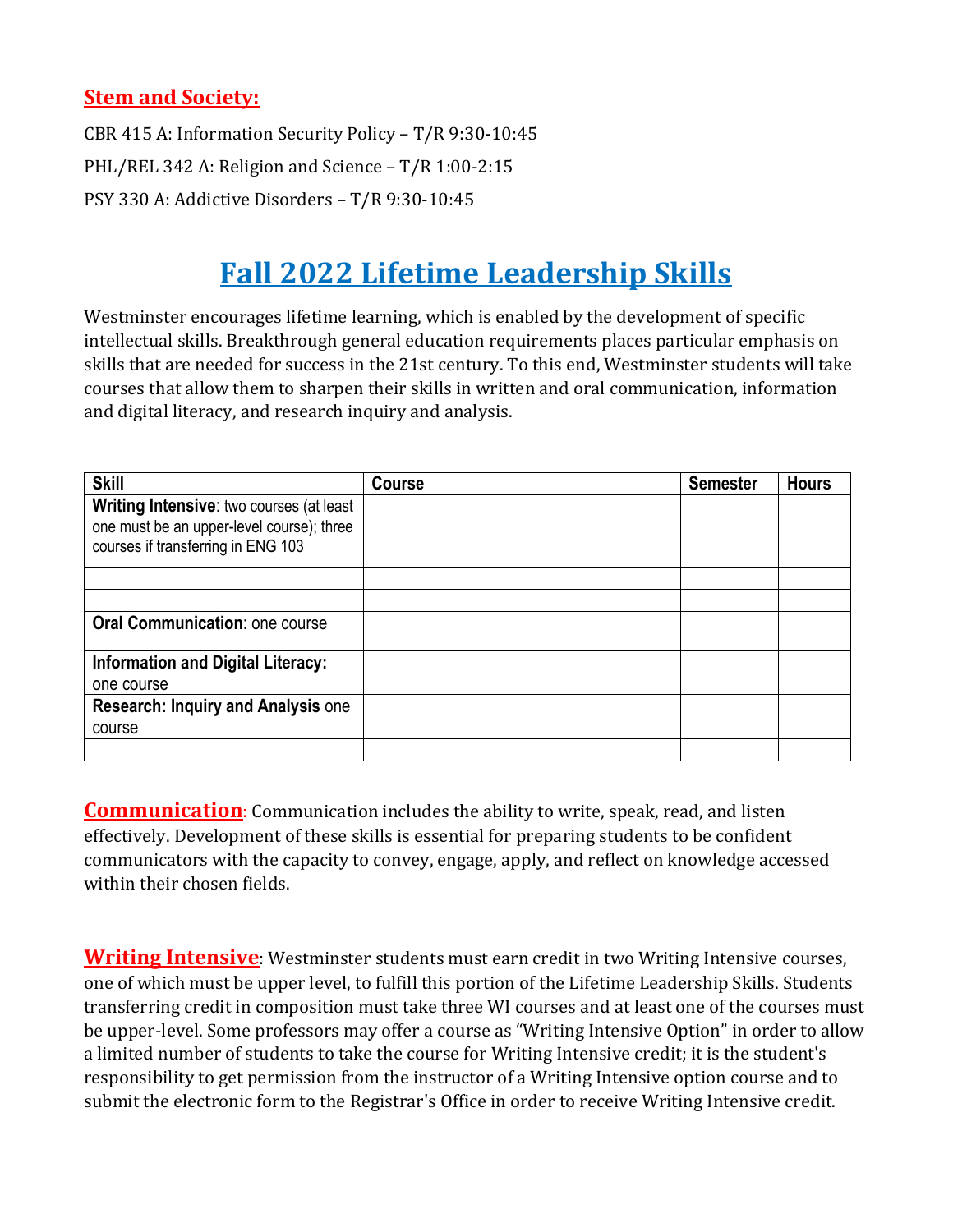Writing Intensive courses will be designated with "WI" and Writing Intensive Option courses will be designated with "WIO" in parenthesis after the title of the class.

#### **Approved Writing Intensive Courses:**

ECN 355: Research Methods for Business and Social Sciences Applications EDU 231: Education of Exceptional Individuals EDU 290: Foundations of Education EDU 306: Teaching Reading EDU 309: Teaching of Writing in Middle & Secondary Schools EDU 350: Digital Literacy EDU 385: Diversity in Education EDU 490: Education Seminar ENG 206: British Literature since 1800 ENG 270: Expository Writing ENG 275: Introduction to Creative Writing ENG/THE 378: Playwriting ENG 420: Honors Project I FRE 280: Intro to French Literature/Culture PHL/REL: 333: Asian Philosophy and Religion PHL 410/SEC 300: Ethical Warfare PSY 431: Senior Thesis SEC 420: Security Studies Thesis SPA 381: Advanced Grammar and Composition

#### **Approved Writing Intensive Optional Courses:**

BUS 327: Operations Management CBR 415: Information Security Policy CLA 215: Mythology CLA 228: Roman Civilization ENG 330/GTS 300: Literary Remixes: Contemporary Takes on Classic British Fiction ENG 345: Native American Literatures HES 340: Exercise Physiology HIS 109: World History I MAT 424: Advanced Calculus PHL 101: Introduction to Philosophy PHL 120: History of Philosophy

**Oral Communication & Presentation Skills**: 1 course required. Students will earn credit by completing a course emphasizing oral communication and presentation skills. Students may take any course designated OCP to fulfill this requirement, but it is recommended that they complete this course within their major in order to promote meaningful engagement with and application of this skill in their chosen field.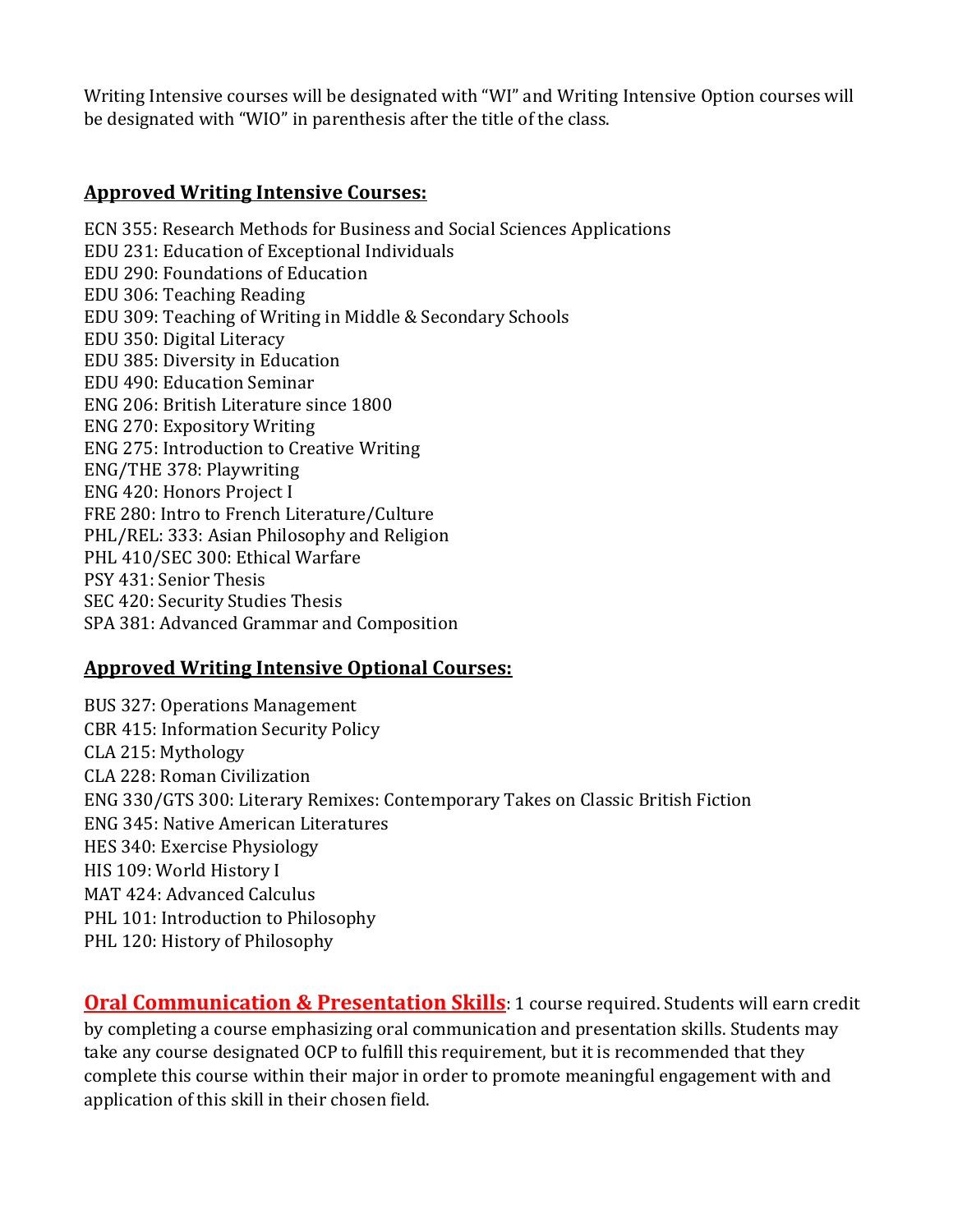# **Approved Oral Communication and Presentation Courses:**

SPE 101: Introduction to Speech SPE 310: Business/Professional Communication BIO 302: Human Anatomy ECN 355: Research Methods for Business and Social Science Applications EDU 231: Education of Exceptional Individuals GTS 212: Model United Nations Team PHL/REL 102: World Religions PSY 311: Social Psychology Lab PSY 313: Developmental Psychology Lab THE 201: Basic Acting

**Information and Digital Literacy**: Westminster prioritizes development of the skill of information technology, or the ability to employ computer and other technologies in writing, in the manipulation of data, and in understanding the nature and limits of technology. To adapt to rapidly changing technology tools, students should have both information and digital literacy. This implies the ability to access, retrieve, evaluate, manage, and use information effectively and efficiently from a variety of print, non-print, and digital sources through the use of computer and other information technologies.

It is recommended students meet the Information and Digital Literacy skill in their chosen field of study. This skill is addressed throughout the curriculum as indicated by courses tagged as IDL. While courses are not designated IDL in the catalog, they are noted as such in the Schedule of Classes published each semester.

## **Approved Information and Digital Literacy Courses:**

- BIO 114/115: Biological Processes (Lecture and Lab)
- BUS 210: Spreadsheet Applications for Business
- ECN 355: Research Methods for Business and Social Science Applications
- EDU 231: Education of Exceptional Individuals
- EDU 350: Digital Literacy for the 21st Century
- ENG 380: Introduction to Digital Humanities
- ITY 250: Web Page Design, Aesthetics, and Interaction
- PSY 270: Research Tools